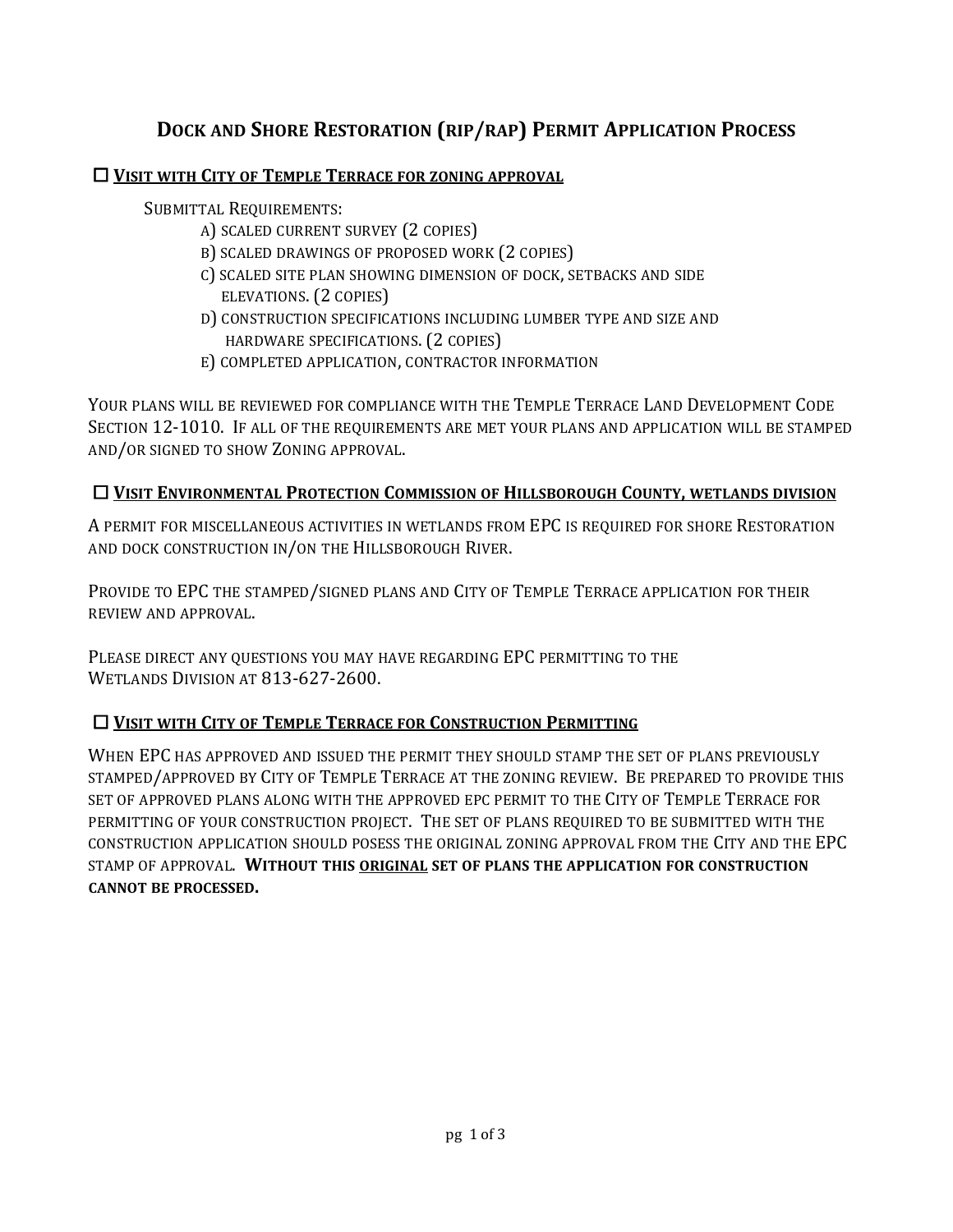### **PRINT FORM**

# TEMPLE TERRACE COMMUNITY DEVELOPMENT DEPARTMENT **BUILDING DIVISION**



**Florida Building Code Sixth Edition (2017)**

| <b>PROPERTY OWNER INFORMATION</b>            |                                                   | <b>CONTRACTOR INFORMATION</b>           |                          |              |  |
|----------------------------------------------|---------------------------------------------------|-----------------------------------------|--------------------------|--------------|--|
| NAME:                                        |                                                   | <b>COMPANY NAME:</b>                    |                          |              |  |
| <b>MAILING ADDRESS:</b>                      |                                                   | <b>QUALIFIER / LICENSE HOLDER NAME:</b> |                          |              |  |
|                                              |                                                   | <b>STATE LICENSE #:</b>                 |                          |              |  |
| TELEPHONE #:                                 |                                                   | TELEPHONE #:                            |                          |              |  |
| <b>APPLICANT NAME:</b>                       |                                                   |                                         | TELEPHONE #:             |              |  |
| <b>ADDRESS OF PROPOSED WORK:</b>             |                                                   |                                         |                          |              |  |
|                                              | $\times$ Residential                              |                                         | COMMERCIAL               |              |  |
| ESTIMATED COST OF WORK: \$                   | RIVER FRONTAGE:                                   | RIVER WIDTH:                            |                          | RIVER DEPTH: |  |
| <b>SIDE SETBACKS</b>                         | REQUIRED (1/3 FRONTAGE)                           |                                         | <b>PROPOSED</b>          |              |  |
| <b>EXTENSION INTO RIVER</b>                  | MAX $(10\%$ OF WIDTH $)$                          |                                         | <b>PROPOSED</b>          |              |  |
| SQ FTG OF DOCK                               | MAX (5 SQ FT PER FT OF FRONTAGE /250 SQ FT MAX)   | PROPOSED                                |                          |              |  |
| WIDTH OF DOCK                                | MAX (25% OF FRONTAGE MAX 25')                     | PROPOSED                                |                          |              |  |
|                                              |                                                   |                                         |                          |              |  |
| <b>DETAILED DESCRIPTION OF WORK:</b>         |                                                   |                                         |                          |              |  |
|                                              |                                                   | <b>OFFICE USE ONLY</b>                  |                          |              |  |
| PERMIT #:                                    | ZONING:                                           |                                         | <b>APPLICATION DATE:</b> |              |  |
| BUILDING                                     |                                                   |                                         |                          |              |  |
| ZONING                                       |                                                   |                                         |                          | DATE         |  |
|                                              |                                                   |                                         |                          | <b>DATE</b>  |  |
| COMMENTS:                                    | <u> 1990 - Johann Barbara, martxa amerikan da</u> |                                         |                          |              |  |
|                                              |                                                   |                                         |                          |              |  |
|                                              |                                                   |                                         |                          |              |  |
|                                              |                                                   |                                         |                          |              |  |
| INSPECTIONS REQUIRED: FRAMING FINAL OTHER(S) |                                                   |                                         |                          |              |  |